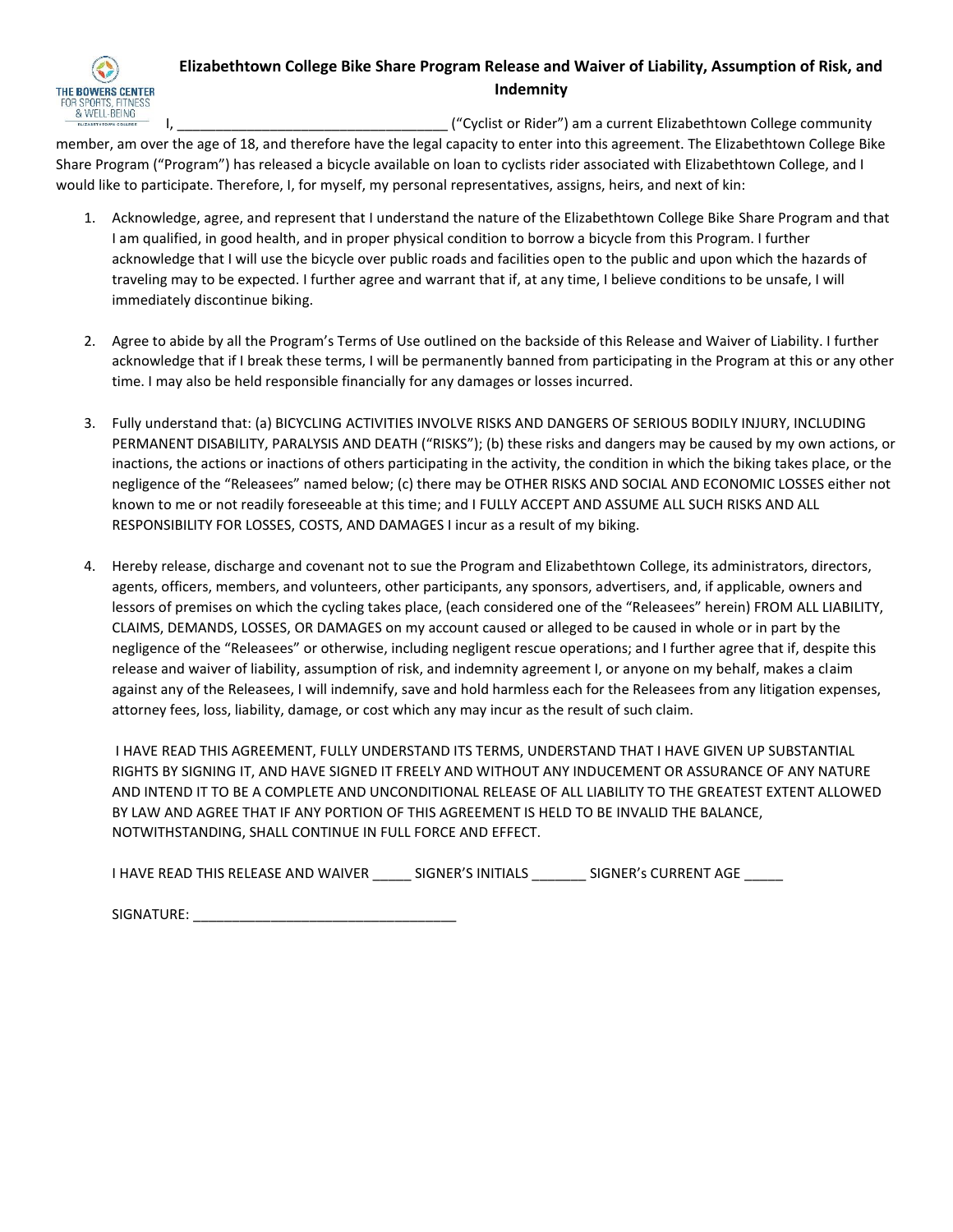## **Elizabethtown College Bike Share Program Terms and Conditions of Use**

I, \_\_\_\_\_\_\_\_\_\_\_\_\_\_\_\_\_\_\_\_\_\_\_\_\_\_\_\_\_\_\_\_\_\_\_\_\_\_\_\_\_\_\_\_\_\_\_ ("Cyclist") will CAREFULLY READ all terms and conditions

before entering this Agreement.

1. Must inspect bicycle before use, riding and/or operation. I agree to ensure the bicycle is in proper working order BEFORE using the bicycle and while within 20 feet of the Bike Station. I will examine and test the bicycle's operating parts including but not limited to: the brakes, lights, steering apparatus, tires, pedals and lock, before using/or operating the bicycle. This is not intended to be an exhaustive list. I will adjust bike seat to fit physique. If inspection and initial testing of the bicycle indicates any defect, damage or failure to operate as a normal bicycle, the bicycle shall not be used and/or operated, and I will contact and notify College Bike Share Program ("Program") of any and all repairs that the bicycle may need as soon as possible.

2. Understand that the Program is responsible for repairing all the Bike Share bicycles, and so I will not attempt to repair the bicycle myself. I agree to accept any costs I incur from damages caused through an attempt to repair a bicycle, and to release the Program and Elizabethtown College from all liability if any injuries occur during an attempt to repair the bicycle.

3. Accept that the bicycle is exclusive property of the Elizabethtown College Bike Share Program: I agree that the bicycle and any equipment attached thereto, at all times, remains the exclusive property of the Program. I will not make any type of modification to the bicycle at any time. If through my modifications the bicycle is damaged, I will accept the incurred costs.

4. Will use a helmet at all times during biking to decrease the chance of risks occurring; I acknowledge that helmets are optionally available for purchase at a reduced price from the Bike Share Program, but in any event are strongly recommended. If a helmet is not purchased through the Bike Share Program, the rider will use their own helmet.

5. Agree to follow all laws pertaining to the use, riding and/or operation of the bicycle, including all state and local laws and the rules and regulations pertaining to bicycles in Pennsylvania. I certify that I am familiar with the laws, rules, and regulations pertaining to the use, riding and/or operating of the bicycle before riding. I acknowledge and understand that the Program does not provide training regarding the use or operation of the bicycle.

6. Will not, under any circumstances, use, ride and/or operate the bicycle after consuming, ingesting and/or using alcohol or drugs and/or if I have a blood alcohol concentration about the jurisdictional limit prescribed.

7. Agree to not, under any circumstance, use, ride, and/or operate the Bike in inclement or dangerous weather, including but not limited to severe lightning storms, tornados, hurricanes, icy conditions, fog, and /or heavy rain, hail or snowfall. I also acknowledge that the Program will take a hiatus during the winter months.

8. Further understand that the bicycle is intended for only limited types of use: I will not use the bicycle for racing, mountain bike riding, stunt or trick riding. I will not allow any third party to use the bicycle, in any way whatsoever, whether free of charge or for consideration. I will not carry and/or transport any person or passengers on the bicycle under any circumstances. I shall not add any kind of seat or modification to allow someone to ride on any part of the bicycle.

9. Acknowledge that the use of front carrier/basket is limited: I will not fill the front carrier/basket with heavy items as this may create an unsafe condition and affect my balance and steering control. I further acknowledge that the front carrier/basket of the bicycle is intended to carry light loads only.